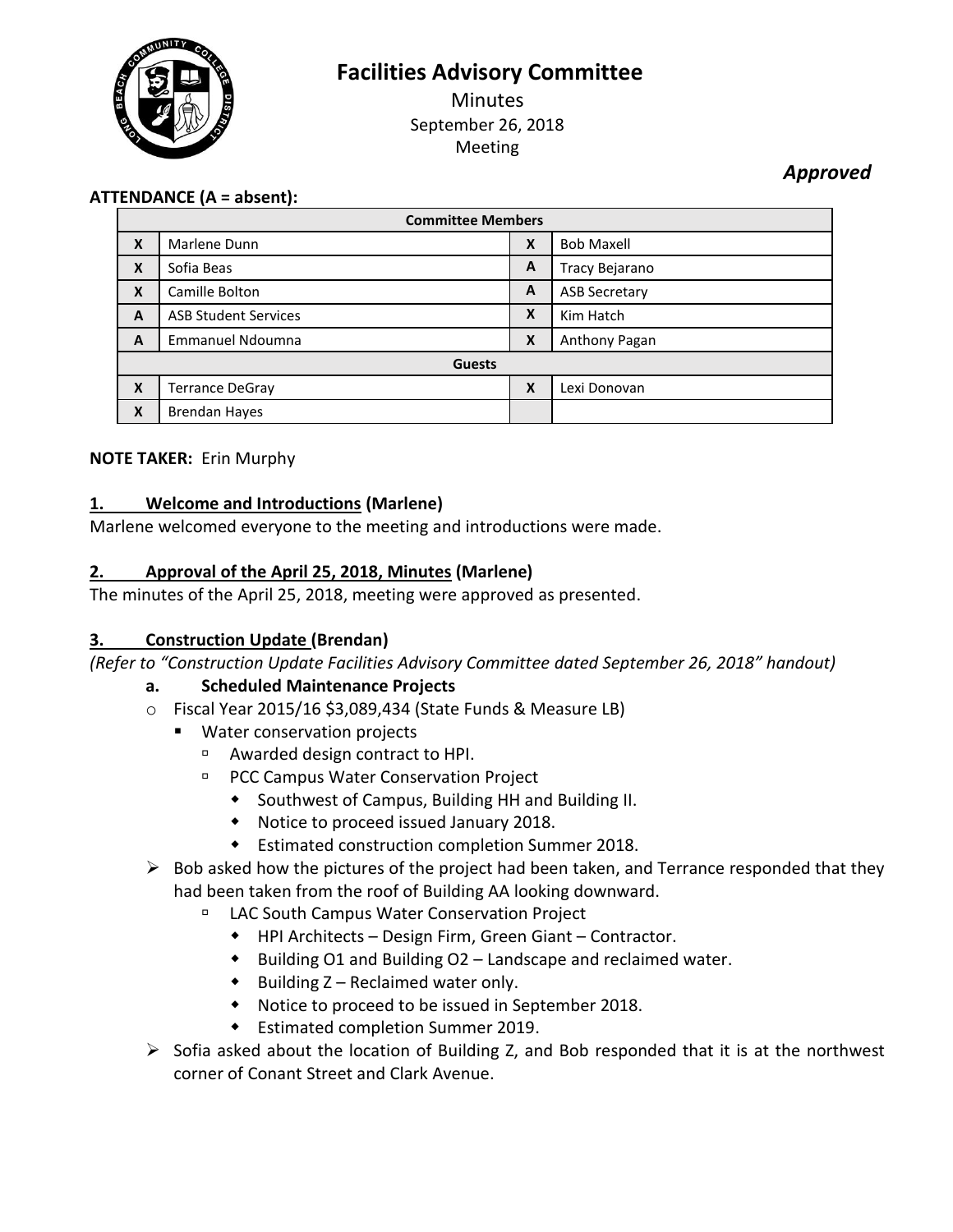### **3.a. Scheduled Maintenance Projects (continued)**

- o Fiscal Year 2016/17 \$2,846,905 (State Funds & Measure LB)
	- District-Wide Project for ADA Upgrades
		- $PCC Westberg$  and White (Design Consultant) preparing design documents to address deficiencies as identified in the CASp survey for the PCC campus.
			- Phase 1 Site Package Notice to proceed issued March 28, 2018, to Axiom Group. Project to be complete in Spring 2019.
			- Phase 2 Building Package Notice to proceed issued July 24, 2018, to CalCo Construction Services, Inc. Project to be complete by Summer 2019.
		- $\Box$  LAC DLR Group (Design Consultant) preparing design documents to address deficiencies as identified in the CASp survey for the LAC. Schematic Design package was submitted July 2018. Currently under review to proceed with design documents with a site and building package.
	- **Door Lockdown Project** 
		- Phase I
		- □ Retrofitted doors in Buildings A, C, D, L, T, V, AA, BB, DD, EE, GG, and LL to allow for lockdown from within room – *Complete*
		- $P$ hase II
			- PCC– Retrofit doors in Buildings HH, GG, CC, JJ, II and MM.
			- LAC– Retrofit doors in Buildings A, T, and CDC.
			- Notice to proceed issued to EJ Enterprises. Work to be complete by Fall 2018.
- $\triangleright$  Kim asked if the Child Development Center at the LAC has video cameras, and Brendan responded that the CDC has multiple cameras. Terrance added that the CDC abides by the same operating procedures as any campus location. Brendan noted that the video feeds into the LBPD monitoring system.
- $\circ$  Fiscal Year 2017/18 \$639,456 (State Funds Only)
	- **Project Facilities Proposals (PFP) Submitted on September 13, 2017**
	- **High Voltage Electrical Improvements** 
		- Replacement of oil switch and transformer at Building G.
		- □ Replacement of oil switch at PCC main distribution.
		- **P2S Engineering (Design Consultant) preparing design documents.**
	- Lighting Inverter Replacement *Complete* 
		- □ Scope includes lighting inverter replacement at LAC Building T and PCC Building JJ.
- o Fiscal Year 2018-19 \$472,595 (State Funds Only)
	- Facilities portion of State supported Scheduled Maintenance funding will be utilized for Instructional Equipment.
	- No Scheduled Maintenance projects from state funding for fiscal year 2018/19.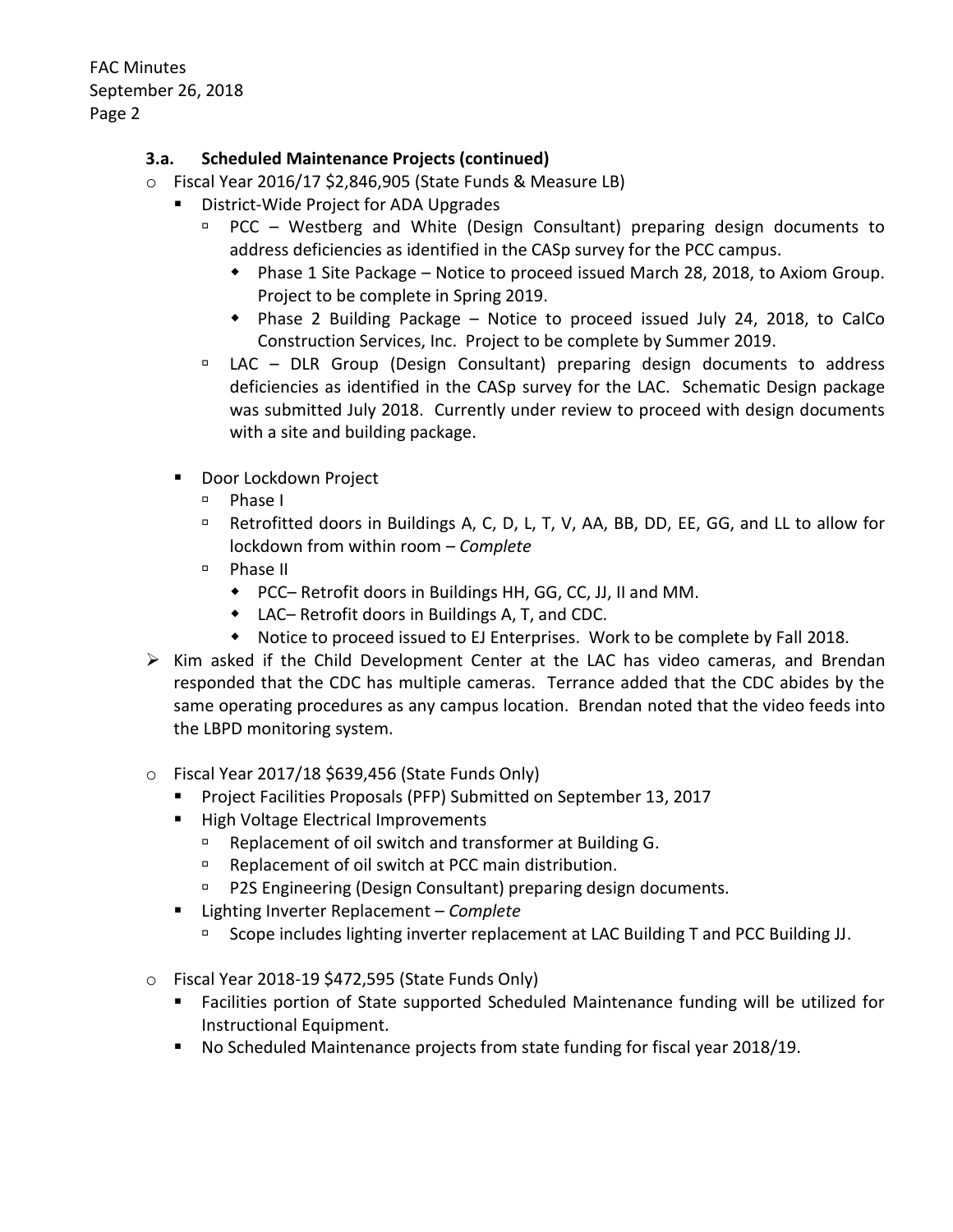### **3.a. Scheduled Maintenance Projects (continued)**

### **District Wide Energy Projects**

- o Prop 39 Years 3, 4 & 5 2015-18 Projects \$1,878,957
	- LED Lighting Retrofits, Buildings T, HH and O-2
		- Approximately 207,140 kWh/yr. in energy savings and \$30,263 in cost savings.
		- □ Notice to Proceed issued to Baker Electric in June 2017.
		- □ Building O-2 is 95% complete.
		- □ Building T is 95% complete.
		- □ Building HH is 95% complete.

# **District Wide Energy Projects – Integrated Energy Master Plan (IEMP)**

- o DLR Group was selected to create the Energy Master Plan.
- o IEMP to include a clear path towards compliance with the Governor's Executive Orders.
	- District-Wide Net Zero Goal
- o IEMP will be integrated with the 2041 Facilities Master Plan and future designs.
	- □ Integrate IEMP to District Design Standards.
- o Assessment and Planning Services
	- Central Plant/Building Analysis load analysis.
	- **Design recommendations** 
		- District-Wide net zero goal
		- On-site energy generation
		- Water Management
	- **Project started Summer 2017, estimated completion Summer 2018.**
	- Total project budget =  $$249,789$
- $\triangleright$  Kim asked whether the District is generating energy on-site or purchasing it from Edison. Terrance responded that the solar production on campus is supplemented with purchasing additional energy from Edison. Marlene noted that the state of California is using LBCC as a template for other college districts, adding that she had recently presented on the IEMP at a national conference and would be presenting it to the LBCCD Board in November.

### **3.b. Campus Improvement Projects**

- o Facility Advisory Committee Approved 11/8/17
	- Building  $Q$  Installation of glue down ceiling tiles for  $Q$ 113 (\$13,000) <sup>D</sup> Soliciting proposals.
	- Building MM HVAC upgrade (\$65,000) *Complete*
	- Building EE Room 108 upgrade (\$50,000) *Complete*
	- Building HH Shade structure installation (\$20,000)
		- □ Notice to Proceed issued to TSK Architects in July 2018. Currently in design.
- o Facility Advisory Committee Approved 2/14/18
	- District-wide Siemens integration to Simplex Truesite Workstation (\$125,000) <sup>n</sup> Quotes obtained; pending purchase order to begin work.
	- Building R Carpet square replacement (\$50,000) *Complete*
	- EE-109 and L-254 Installation of black-out shades (\$3,000) *Complete*
	- EE-108 Carpet installation (\$15,000) *Complete*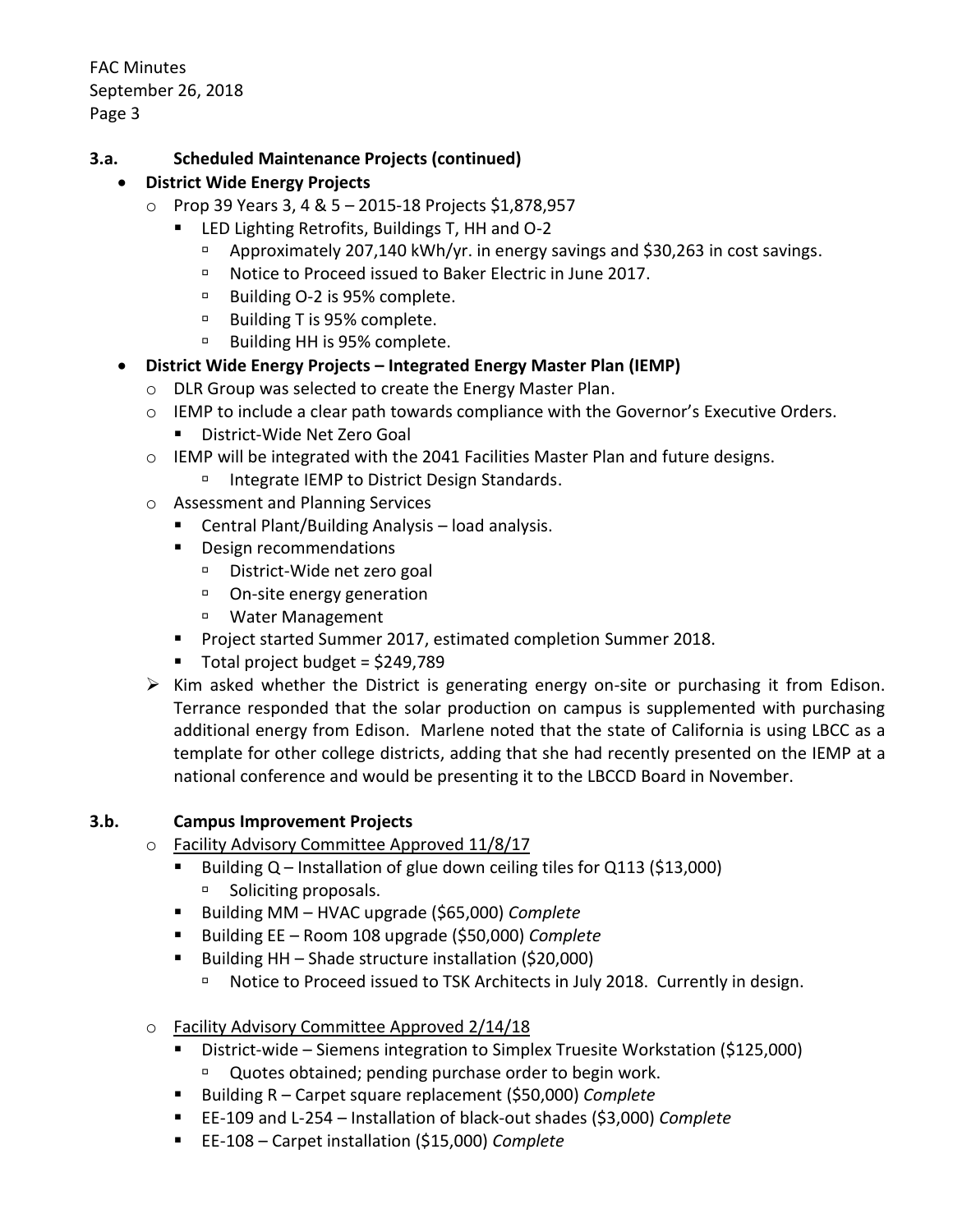### **3.b. Campus Improvement Projects (continued)**

- o Facility Advisory Committee New Requests 4/25/18
	- Building A Bulletproof glass windows for enrollment services (\$150,000) Upon further consideration, the project will not be moving forward.
	- District-wide CalSense irrigation upgrade (\$40,000)—controls both campuses. Would be more efficient in measuring rainwater and how the system responds, better webbased network control. Would be an efficiency improvement, water-saving costs.
		- □ Requesting a proposal.
	- Buildings Q/R Scoreboard upgrade (\$350,000)—includes the PA systems.
		- $\Box$  Proposals received and under review.
- $\triangleright$  Bob confirmed that since the Building A project was not moving forward, the \$150,000 would be available for another project.
	- Parking Structure Oil coolers for elevators in mechanical room (\$20,000).
		- Currently soliciting proposals for the infrastructure related to this project.
- o Facility Advisory Committee New Requests 9/26/18
	- LAC Baseball Field New Poles and Netting (\$140,000)
	- LAC Building A Welcome Center, Veteran Services, and other Student Support Services Programs (\$160,000)
	- Building GG Enrollment and Counseling Services (\$65,000)
- $\triangleright$  Sofia asked about the Building GG project, and Brendan responded that it was similar to Building A and had resulted from conversations with Vice President of Student Support Services Dr. Mike Muñoz.
- Camille inquired whether the LAC Baseball Field project would improve the streetscape on the west side of Clark Avenue behind the field. Marlene responded that the baseball field project would not affect Clark Avenue; however, she added that the Kinesiology project would address some of the issues on Clark.
- $\triangleright$  Marlene added that the Building A and Building GG project goals are to help students navigate campus spaces and services better. Sofia asked whether the project would include exchanging Counseling office space with Admissions and Records at PCC. Marlene confirmed that it would include office relocation, but avoid major structural changes such as shifting walls.
- $\triangleright$  Bob asked whether the Building A project would address issues regarding DSPS student access. Brendan responded that the project would move the DSPS office to a more easily accessible location. Marlene added that a phased approach would be used to minimize disruption to staff and students.
- $\triangleright$  Sofia expressed concern regarding the maintenance of the GG Building, mentioning the many glass windows as well as the high-traffic use of catering in the multipurpose room, GG-238. Marlene noted that those who use the spaces should be responsible for cleaning up after events as much as possible, but also offered to follow up, adding that Facilities is currently facing challenges in cleanliness due to vacancies and budget challenges.
- **The Campus Improvement Projects requested for September 26, 2018, were approved as presented.**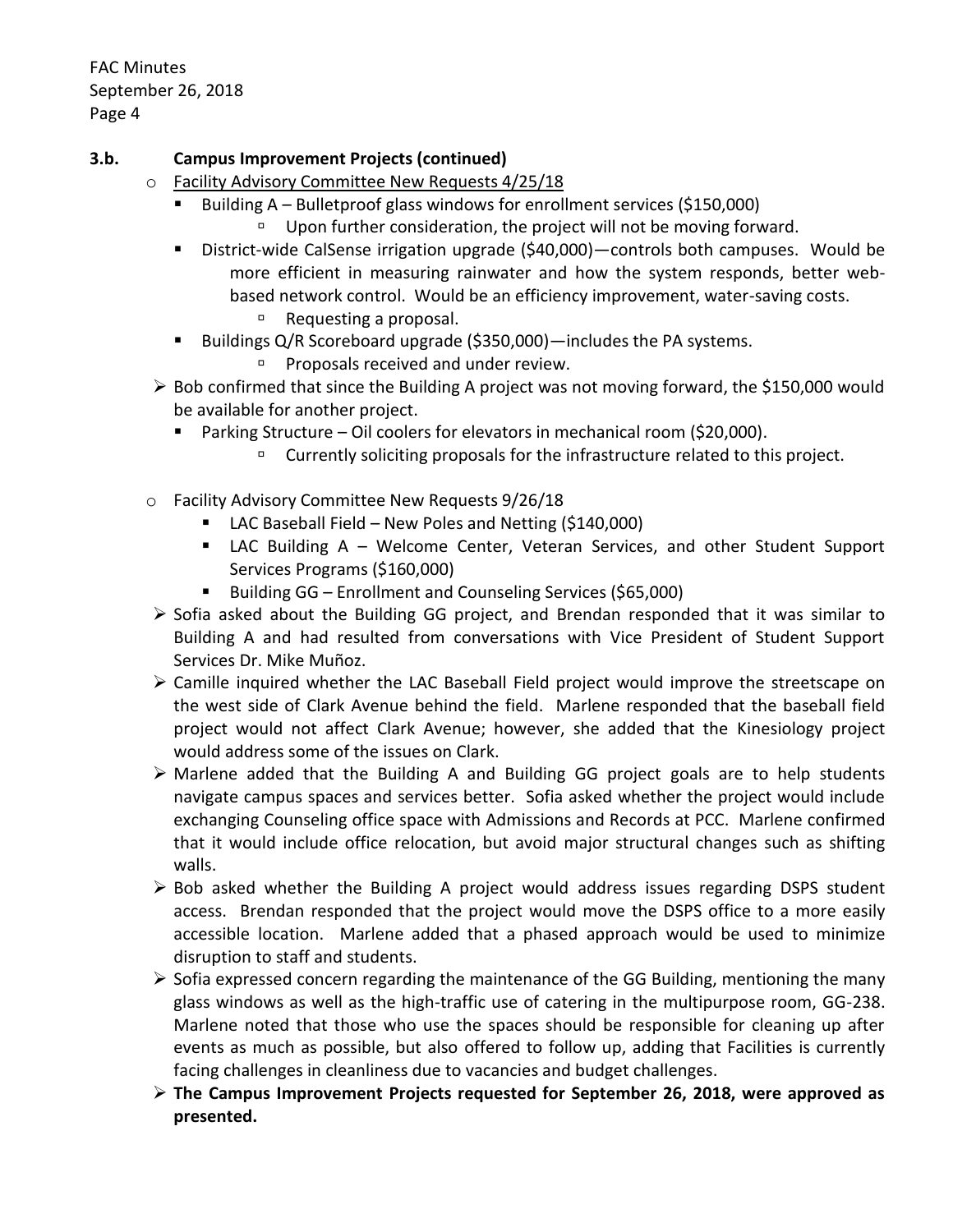### **Current Construction Projects**

- o **LAC Building D 1 st and 2nd Floors – Science Labs (Measure E)**
	- MSP Architects Design Firm, Soltek Pacific Construction Contractor
	- **Renovate 16,000 square feet of 1st floor and 2,573 square feet of 2<sup>nd</sup> floor for new Science** Labs.
	- **Project started September 2016, new estimated construction completion Fall 2018.**
	- **EXEC 2.5 IDCC issued termination letter on 5/22/17 to TB Penick & Sons. Finalized agreement with** Western Surety Company to move project forward in November 2017. Soltek was issued Notice to Proceed on December 4, 2017.
	- Currently working on finish and completion items. First floor classrooms occupied in the Fall 2018.
	- Total project budget =  $$14,635,024$
- $\sim$  Kim inquired about the status of the elevator repairs, particularly the timeline to complete work on the main elevator. Terrance responded that both elevators require repairs, so work is still in progress on the far east elevator, before proceeding to the elevator on south side. He stated that the far east elevator had required a new cab as well as ordering other parts, which was delayed. Per Terrance, the goal was to complete repairs before the end of the summer. Marlene added that the delay was due to a supplier issue. Terrance offered to report back to the group with an exact date. Kim added that cleanliness in the south elevator had not been well maintained during construction, and Marlene responded that Facilities would follow up.

#### o **LAC Building P – English Studies (Measures E & LB)**

- Steinberg Architects Design Firm, A&B Construction Contractor
- Occupants moved to swing space in Buildings M and N.
- **Project will address ADA, classrooms, offices and MEP systems.**
- Currently working on MEP finishes, flooring, landscape, and hardscape.
- **Construction started February 2017, estimated completion Spring 2019.**
- $\blacksquare$  Total project budget = \$11,015,941
- $\sim$  Sofia observed that installing the screen in front of the whiteboard did not allow instructors to use both at the same time. Marlene responded that the challenge is effective utilization of space and classroom orientation.

### o **LAC Building J – Auditorium (Measures E & LB)**

- SVA Architects Design Firm, Novus Construction Contractor
- Renovate 37,878 GSF Auditorium, originally built in 1956.
- Adding 14,119 GSF onto northwest corner for additional classrooms, offices, storage and elevator.
- Upgrading structural, accessibility, and fire/life/safety to current codes.
- **EXP** Currently working on demolition, structural upgrades, and MEP infrastructure.
- Notice to Proceed issued on January 16, 2018.
- **Estimated completion Fall 2019.**
- $\blacksquare$  Total project budget = \$29,021,602
- $\triangleright$  Kim asked about seating in the auditorium. Marlene responded that it was less expensive to install all new seating, rather than reupholstering the old seats. Kim also asked about the ceiling; per Marlene, the building had been so well-designed, no ceiling upgrade was needed.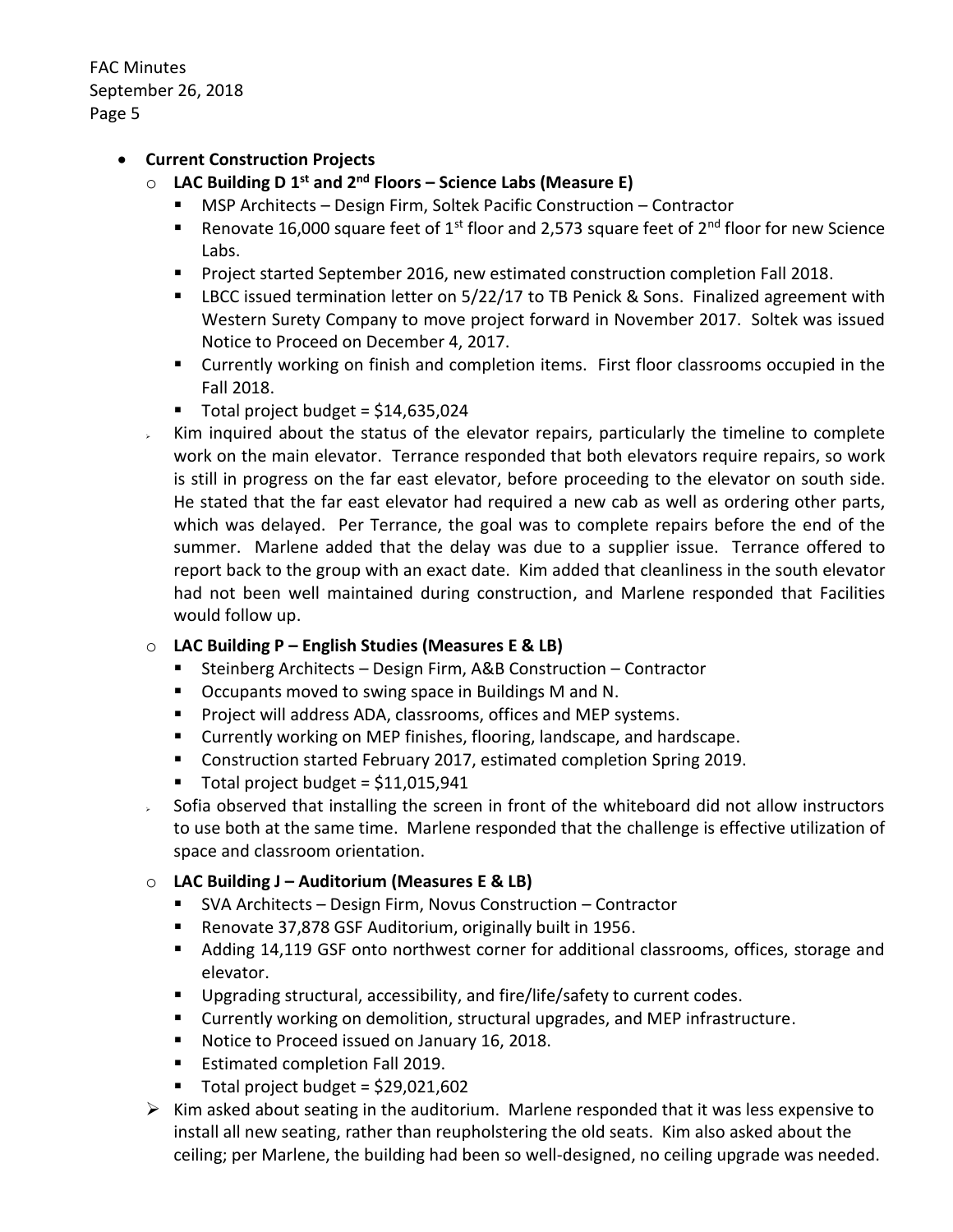#### **Current Design Projects**

- o **LAC Kinesiology Labs and Aquatic Center (Measures E & LB)**
	- Design contract awarded to Westberg and White, Spring 2017.
	- Design for renovation of Outdoor Kinesiology Labs, which includes a softball field, soccer fields, sand volleyball courts, tennis courts and associated support facilities and infrastructure.
	- Design also includes construction of a new Aquatic Center, which includes 50-meter pool and support building of approximately 15,000 sq. ft. to provide showers, locker rooms, storage, pool equipment, and office spaces. Addressed ADA access issues, lighting, and parking.
	- **E** Currently in Construction Document Design phase.
	- Anticipated construction start Spring 2019.
	- $\blacksquare$  Total project budget = \$44,238,099
- $\triangleright$  Bob asked whether faculty are included in the process, and Marlene confirmed that faculty were involved in all stages, as well as Athletic Director Randy Totorp. Kim asked whether the new facility would invite more use by local schools and groups. Marlene responded that LBCCD facilities must serve our students first and that the Civic Center Act mandates how facilities are used. Kim asked if it could it be a revenue generator, and Marlene clarified that while off-campus groups may use facilities if LBCCD does not need them, LBCCD can charge only for remuneration of operational costs.

#### o **LAC Building M – Multi-Disciplinary Classroom (Measures E & LB & Prop. 51 State Funding)**

- **First State funded project utilizing the Design-Build delivery method.**
- C.W. Driver, Inc., to be the Design-Build entity.
- **Project requires demolition of the existing Buildings M and N.**
- New construction of a 3-story building of 81,970 GSF to include classrooms and offices.
- This building will house Language Arts, Foreign Language, and Computer and Office Studies (COS).
- Preliminary document package submitted to State Chancellor's office for approval on March 1, 2018.
- Anticipated construction start Fall 2019, construction completion Fall 2022.
- $\blacksquare$  Total project budget = \$70,096,798 (State funded = \$27,760,000)
- $\triangleright$  Marlene observed that such a large project would have an impact on campus for two years. Kim asked about swing space, and Marlene responded that the order of construction projects takes swing space into consideration, adding that plans include using temporary portable buildings and classrooms in completed projects.
- $\triangleright$  Camille asked about the angle of the rendering. Marlene responded that the viewpoint was from the north side of A, looking toward the southwest, to show how the T-shaped building would expand the central quad area.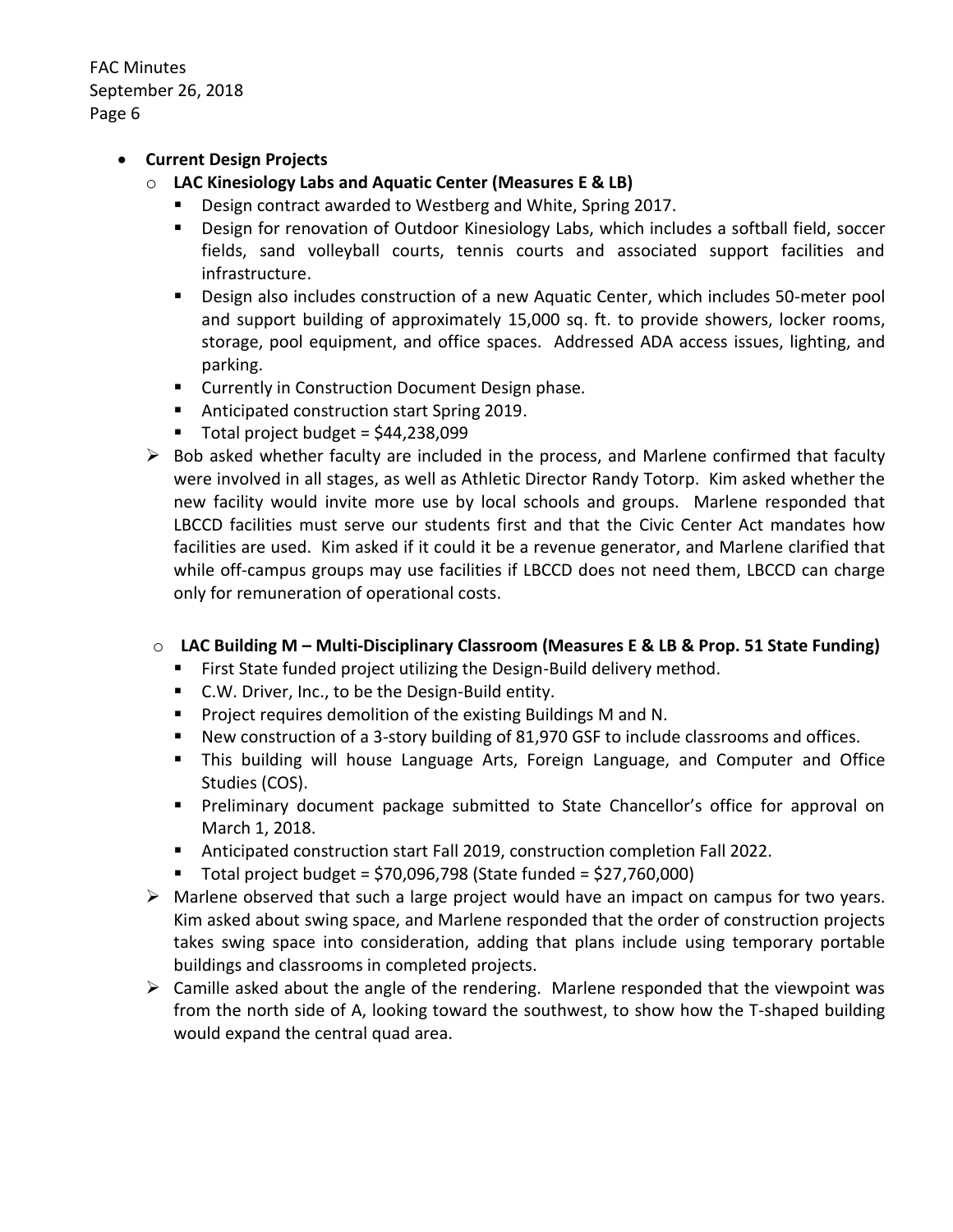### **Current Design Projects (continued)**

- o **LAC Building X – Central Plant Expansion (Measure LB)**
	- **P2S Engineering selected to prepare design documents.**
	- Project will consist of expanding the capacity of the existing Central Plant to accommodate upcoming growth shown in the 2041 Facilities Master Plan.
	- **EXECUTE:** Currently in Construction Document phase.
	- Anticipated construction start Fall 2019, construction completion Spring 2020.
	- $\blacksquare$  Total project budget = \$6.190.506
- $\triangleright$  Bob shared that over the summer, prior Deputy Director of Planning and Construction Medhanie Ephrem had invited Bob and an engineering student who had graduated from LBCC and was now at CSULB to view Building X. Marlene invited the committee to contact her if they were ever interested in a tour of the central plant. Kim responded that it might be of interest for Engineering Club students.

#### o **PCC Building MM – Construction Phase I (Measures E & LB & Prop. 51 State Funding)**

- State budget approved funding for Working Plans only during fiscal year 18/19. State Chancellor's office approved preliminary plans in August 2018.
- **HPI Architecture selected to prepare design documents.**
- Project will consist of renovating West Wing of MM which houses the HVAC and Carpentry departments. Project will include demolishing the former Alternative Fuels section.
- **EXECUTE:** Currently in Construction Document design phase.
- Anticipated construction start Fall 2019, construction completion Fall 2020.
- $\blacksquare$  Total project budget = \$17,665,877 (State funded = \$7,096,729)
- $\triangleright$  Sofia asked if the HVAC program would be returning, and Brendan responded that he did not know.

#### o **PCC Parking Structure – P2 (Measure LB)**

- **HPI Architecture selected to prepare bridging design documents. Design-Build delivery** method.
- **McCarthy Building Companies, Inc., to be the Design-Build Entity.**
- **Parking structure to include solar panels on top floor.**
- **Parking structure to serve 500-600 vehicles for long-term student and staff parking needs.**
- To be located in parking lots 5, 6 and 8.
- **EXECUTE:** Currently in the Design Development phase.
- Anticipated construction start Spring 2019.
- $\blacksquare$  Total project budget = \$23,862,144.04
- $\triangleright$  Marlene added that the parking structure will give greater visibility of the campus from PCH and that the art deco design would beautify the area.
- $\triangleright$  Anthony noted that many students who enter the AA building have questions about navigating the campus, suggesting that the committee consider improving or adding signage to provide a more user-friendly experience. Sofia asked about the large campus maps, and Camille noted that a very old map was south of MM Building, noting that Communications might be able to assist with updating it. Terrance noted that there are District signage standards and that there is an effort to incorporate maps into new projects. As an example,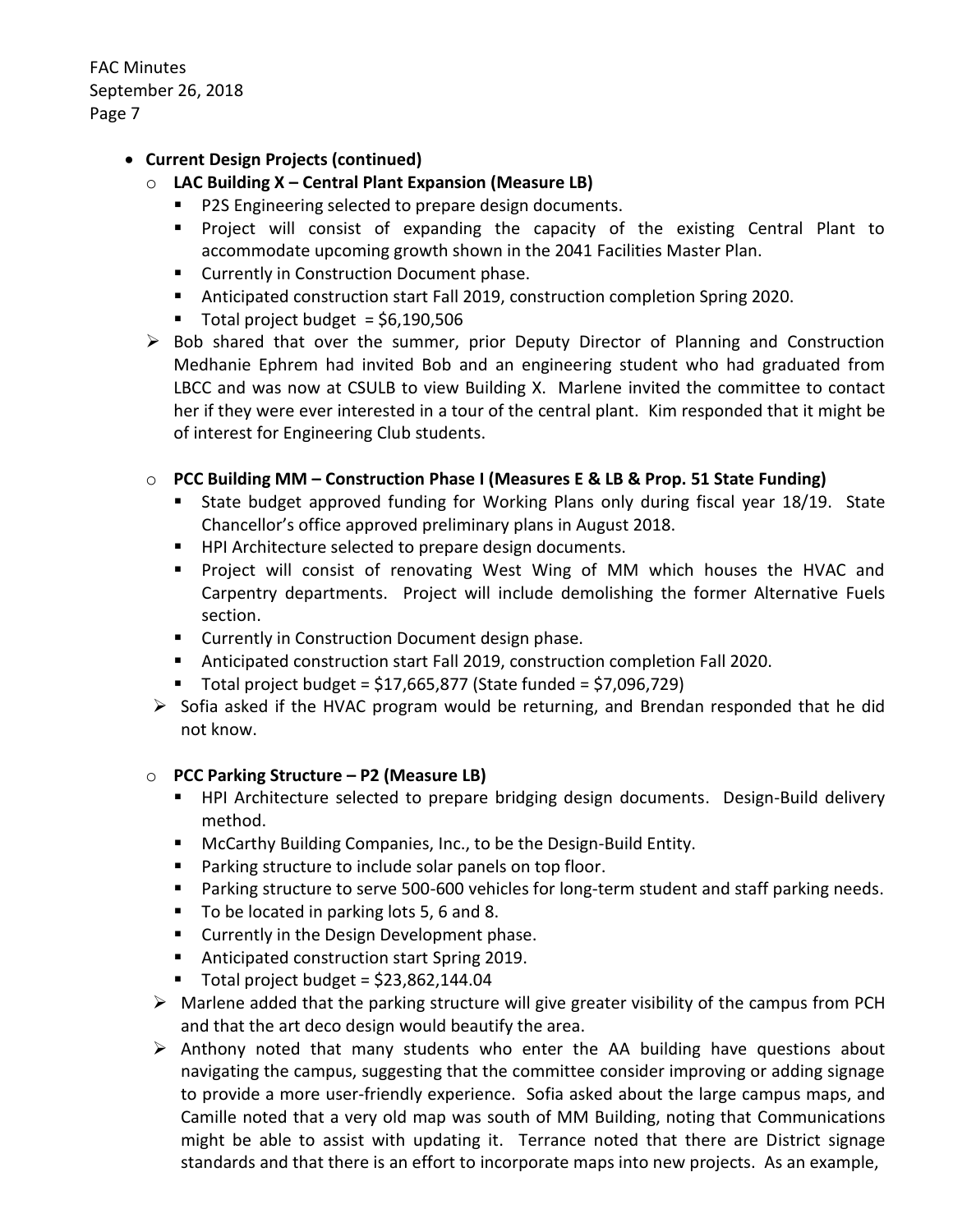### **Current Design Projects (continued)**

he mentioned the "finger" signs which had been added in AA and BB Building corridors to help students find their way more easily. Terrance also added that IITS is working on developing phone accessible maps to improve students' navigation experience. Camille also stated that Communications is working on mobile "Campus Bird" GPS wayfinding software. Marlene commented that the effectiveness of the "Ask Me" shirts and human touch are also valuable.

### **4. COC Expenditure Report 6/30/18 (Marlene)**

Marlene shared the expenditure report as of June 30, 2018, which was prepared for the Citizens' Oversight Committee, noting that Measure E has been fully utilized, so the District will not be issuing from that bond for several years. Instead, the District is currently issuing from Measure LB. She added that the negative balance at the end of last fiscal year for Measure E was due to prepayments.

- $\triangleright$  Kim asked when the property tax that funds the bonds would expire. Marlene responded that the annual Los Angeles County taxpayers guide provides information on all of the taxes per area and is available on the Auditor's website. She explained that each issuance from the bond is treated separately, which must be spent over a period of time. Issuances are dependent on market conditions at the time of each issuance. She added that the Los Angeles County Assessor's office reviews the debt service for each bond's issuance, and then determines how much to bill to taxpayers each year. She mentioned that there are no planned issuances in the next year or two.
- $\triangleright$  Kim shared a question from faculty about when the demolition of building FF would occur. Terrance responded that it would occur in approximately four to five years since it is currently be used as swing space during construction of Building J.
- $\triangleright$  Kim asked about the status of Building E renovations, and Marlene responded that the project had been delayed approximately five years because the District had received state funds for other projects, which moved those projects up in the timeline. Marlene added that considering the Building E project will not be moving forward for five years, she hoped to share a proposal at the next meeting to address some of the issues in Building E in the short term, especially given that the building houses many student-centered services.
- $\triangleright$  Kim inquired about transients on campus, noting that there appears to be an increase of transients using campus facilities (e.g., microwaves). Brendan responded that there is a significant homeless student population and that LBCC is an open campus. He advised that if there are, however, disruptions to the delivery of services to students, LBPD campus safety should be notified. He added that limiting transient access is a consideration when designing buildings, but the District also must balance providing services to students in a welcoming and accessible manner. Brendan noted that PCC parking structure design as an example of designing a space that balances those concerns. Sofia added that staff in the GG Building had been asked to lock office doors to prevent unauthorized access afterhours. Kim mentioned that the Planetarium is opened once a month on Fridays, and a regularly disruptive transient is on site. Marlene recommended calling campus safety if any individual is disruptive.

#### **5. 2018-19 Meeting Dates (Bob)**

The Facilities Advisory Committee considered adjusting the 2018-19 meeting dates (November 7, 2018; February 27, 2019; and April 24, 2019) to avoid conflicts with scheduled Curriculum Committee meetings. Erin will follow up with the Committee to avoid conflicts with meeting dates.